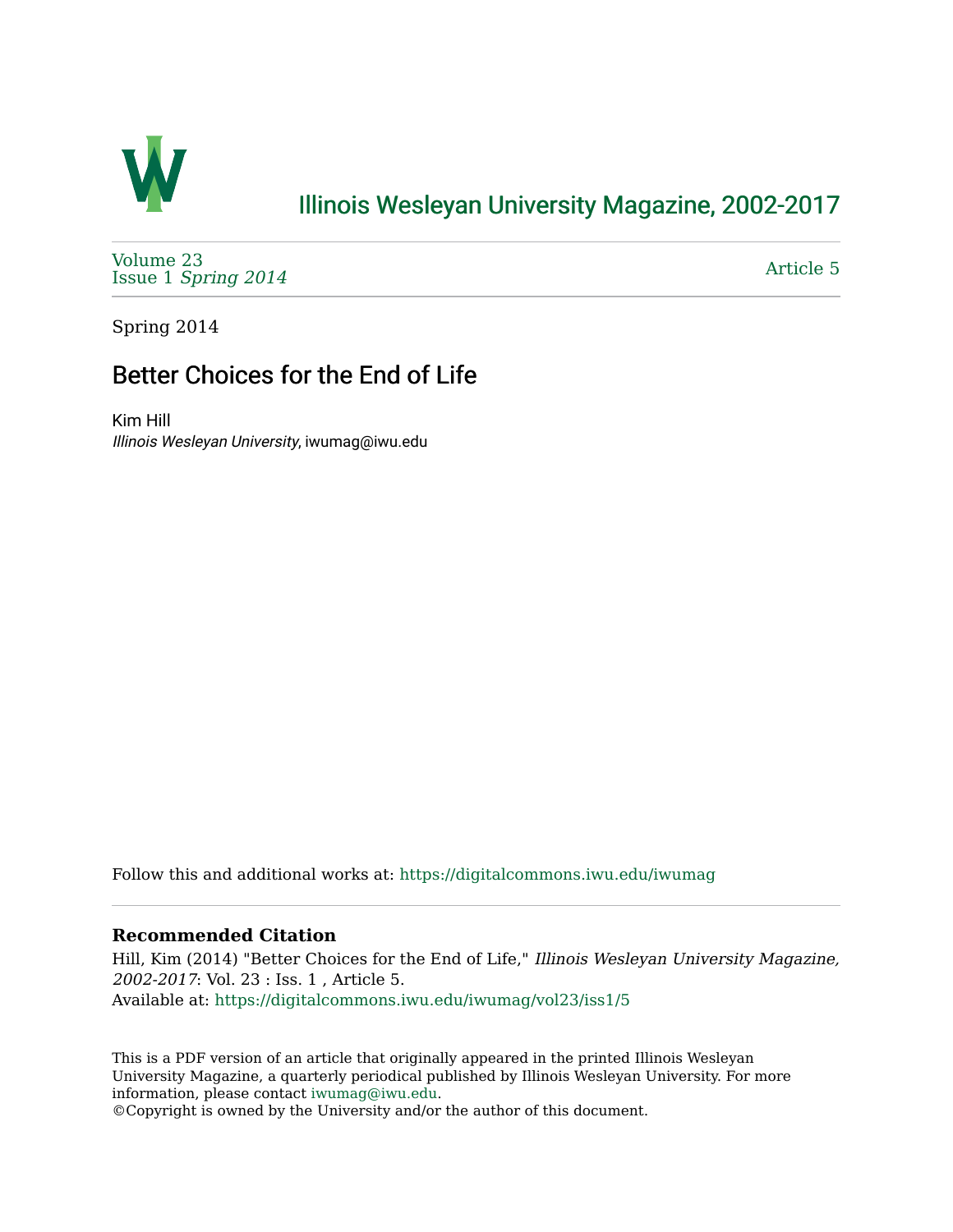# Better Choices for the End of Life

Ethnographer Karla Erickson '95 shares lessons that workers who care for the dying can teach us.

#### **Story by KIM HILL**

It is a certainty, as Benjamin Franklin said, that all of us will face. Yet the circumstances around death — the causes, when it occurs, and how it happens — have changed dramatically for many Americans since Franklin's time.

Many today are living longer, dying more slowly and, more importantly, dying differently than their ancestors. Examining both the societal impact and individual ramifications of this "longevity dividend" is the subject of new research by Karla Erickson '95, an associate professor and chair of sociology at Grinnell College, a top liberal arts college located in central Iowa.

As an ethnographer, Erickson's research typically includes spending several years living among the population she is studying. Her particular focus is labor: why workers are attracted to their occupations, what they learn from their work and what sustains and challenges them.



**Erickson (above) trained as a nurse's aide to help to gain a deeper understanding of the daily lives of workers and elders at an Iowa retirement community. (Photo courtesy of Grinnell College)**

To prepare for her newest book, *How We Die Now: Intimacy and the Work of Dying* (Temple University Press), Erickson trained as a nurse's aide to help to develop a deeper understanding of the daily lives of workers and elders in an Iowa retirement community. She and 12 of her students also spent more than two years observing and interviewing chaplains, nurses and other medical and support staff at the retirement community, as well as residents and family caregivers.

"I wanted to know more about aging and dying and to be comfortable in that knowledge," explains Erickson, who began work on the book after observing the spiritual, physical and emotional support hospice workers provided to her dying grandparents. "I wanted mortality to be less hidden, more familiar." She notes that both as individuals and as a society we "find ourselves navigating a changing landscape of old age and death for which we have no training and little preparation to encounter."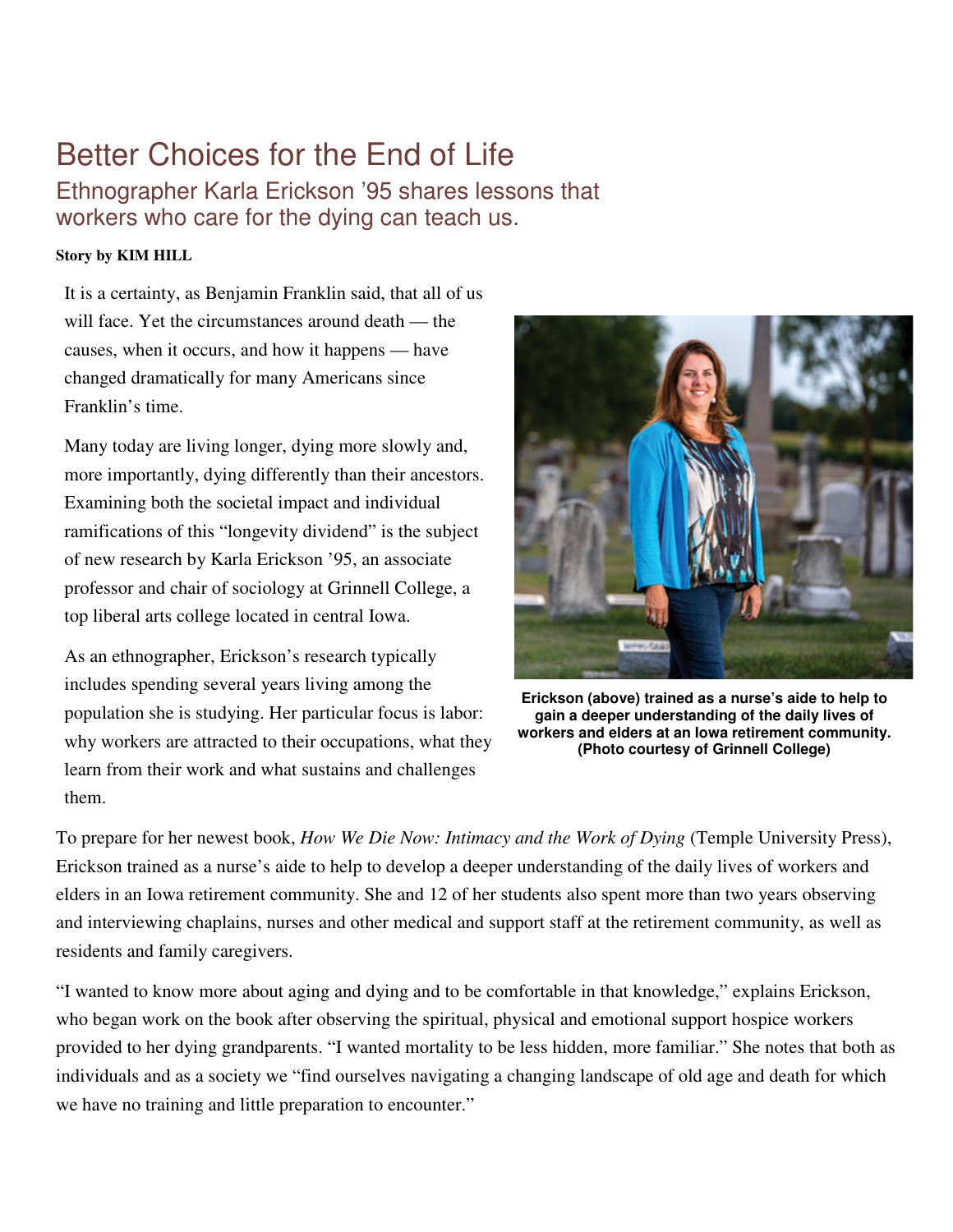

 With one of the nation's highest percentages of people age 65 or older, Iowa is an ideal place to study aging in America. Average life expectancy in the United States is now 78 years, compared to 47 in 1900 and 69 in 1960. This longer life span, coupled with a dying process that is more incremental when compared to the sudden deaths experienced in the past, has resulted in a dramatic social change, according to Erickson. "Contemporary humans can now see their own death coming," she says. Yet "our social rituals and the social organization of old age and death have not kept pace with our longer lives and slower deaths."

Erickson's path to ethnographer and college professor began at Illinois Wesleyan, where she was one of the first students to major in women's studies, an interdisciplinary program established at IWU in 1993.

Erickson, who also majored in English, names Alison Sainsbury, associate professor of English; Georganne Rundblad, professor of sociology and anthropology; and April Schultz, professor of history, as important influences during her time at Illinois Wesleyan and beyond.

Erickson, who also majored in English, names Alison Sainsbury, associate professor of English; Georganne Rundblad, professor of sociology and anthropology; and April Schultz, professor of history, as important influences during her time at Illinois Wesleyan and beyond.

"I had planned to become a lawyer," Erickson recalls — in part to avoid following in the footsteps of her parents, who were both educators. That attitude changed when Rundblad "let me take over her class for a few days, and I was hooked."

It was Sainsbury who first encouraged Erickson to consider graduate school and advised her how to obtain teaching assistantships to fund her education. "And April [Schultz] recognized American Studies as a good interdisciplinary program for me," says Erickson.

"The mentoring I received from all these women while at Illinois Wesleyan drove me." After earning a doctoral degree in American Studies from the University of Minnesota, she joined the Grinnell College faculty in 2004.

Erickson's interest in how people identify themselves through their work was piqued during her years waitressing while in college and graduate school. Her 2009 book, *The Hungry Cowboy: Service and Community in a Neighborhood Restaurant*(University Press of Mississippi), offers a behind-the-scenes look at the dynamics of social class, race and economics at a Tex-Mex restaurant in Minneapolis where she waitressed for two years.